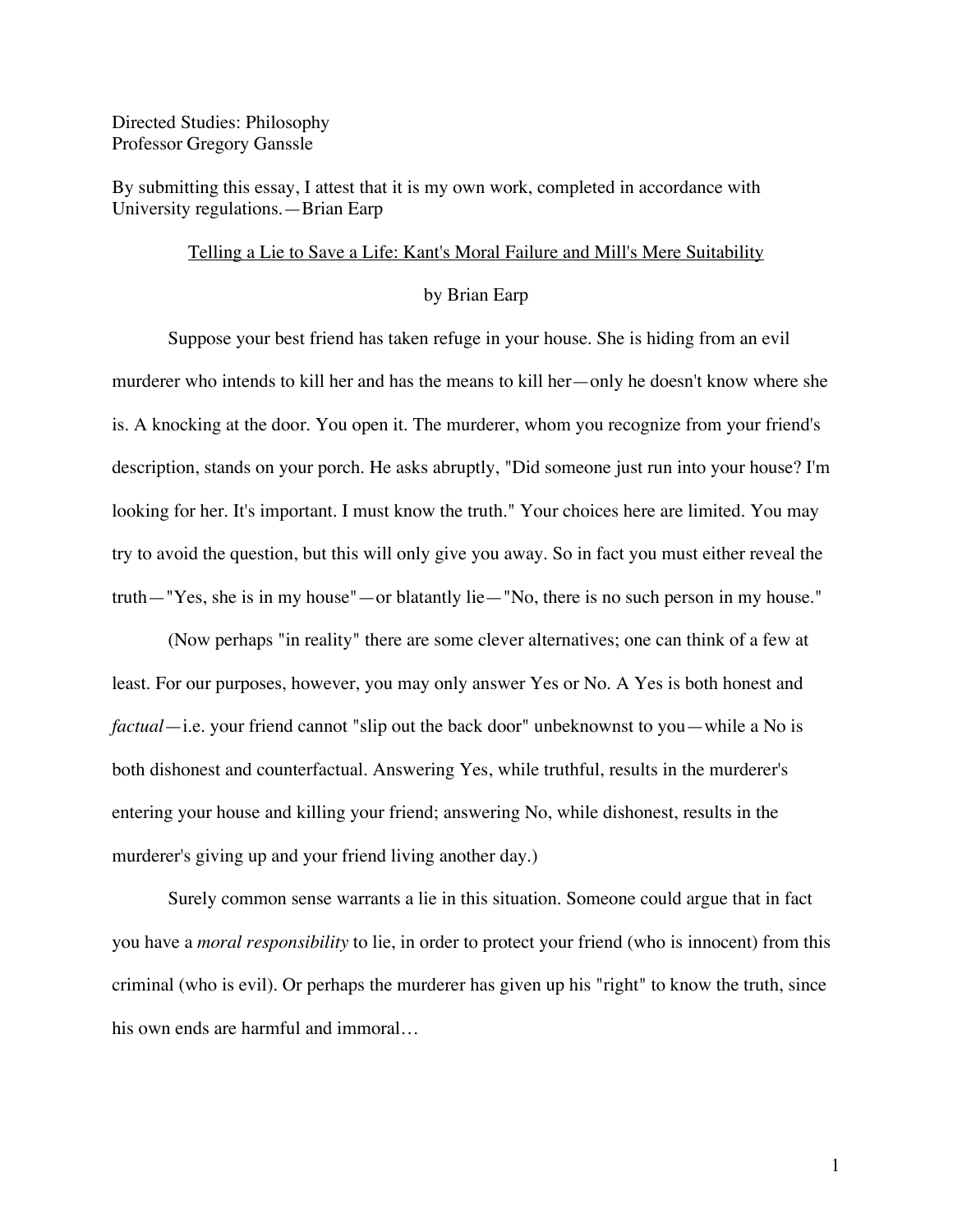Non-intuitively, however, Immanuel Kant, in response to a scenario exactly analogous to the one just described, claims that one is *always* morally obliged to tell the truth. In *On a supposed Right to Lie*, he writes, "To be truthful (honest) in all declarations is…a sacred and unconditionally commanding law of reason that admits of no expediency [including philanthropic or life-saving expediency] whatsoever" (65). John Stuart Mill's Utilitarianism, on the contrary, would seem actually to require as a matter of moral duty that you *lie* to the murderer: evidently you increase the greater happiness of all by saving the innocent and thwarting the guilty.

But despite this contrast, one must keep in mind an important similarity: at base, both philosophers attach an actual moral duty to your choice. In other words, although Kant's and Mill's respective moral programs result in different (opposite) answers to the same problem, neither is a "to each his own" moral relativist.

With these points in mind, I will attempt the following. First: to spell out each philosopher's moral system with regard to the case at hand. In doing this, I hope to illustrate that Kant's view of his own philosophy clearly requires categorical honesty<sup>1</sup> while Mill's Greatest Happiness Principle (GHP) clearly requires dishonesty. Second: with regard to whether there is a moral duty in the first place (to act one way or the other), I will attempt to argue (a) that Kant's categorical imperative has a stronger and more consistent *theoretical* basis for establishing such a duty, (b) that Kant's system, however, falls apart when one tries to apply it practically (especially since he insists, erroneously, that a lie is *always* immoral), (c) that Mill provides a comparatively weak theoretical basis for his assertion that one has a *moral duty* to act in a Utilitarian fashion (and therefore in our case tell a lie), and (d) that Mill's system, however,

<sup>&</sup>lt;sup>1</sup> I believe it is possible to read Kant's *Grounding* such that lying to the murderer is morally permissible, even though Kant himself does not allow it. We will address this possibility later.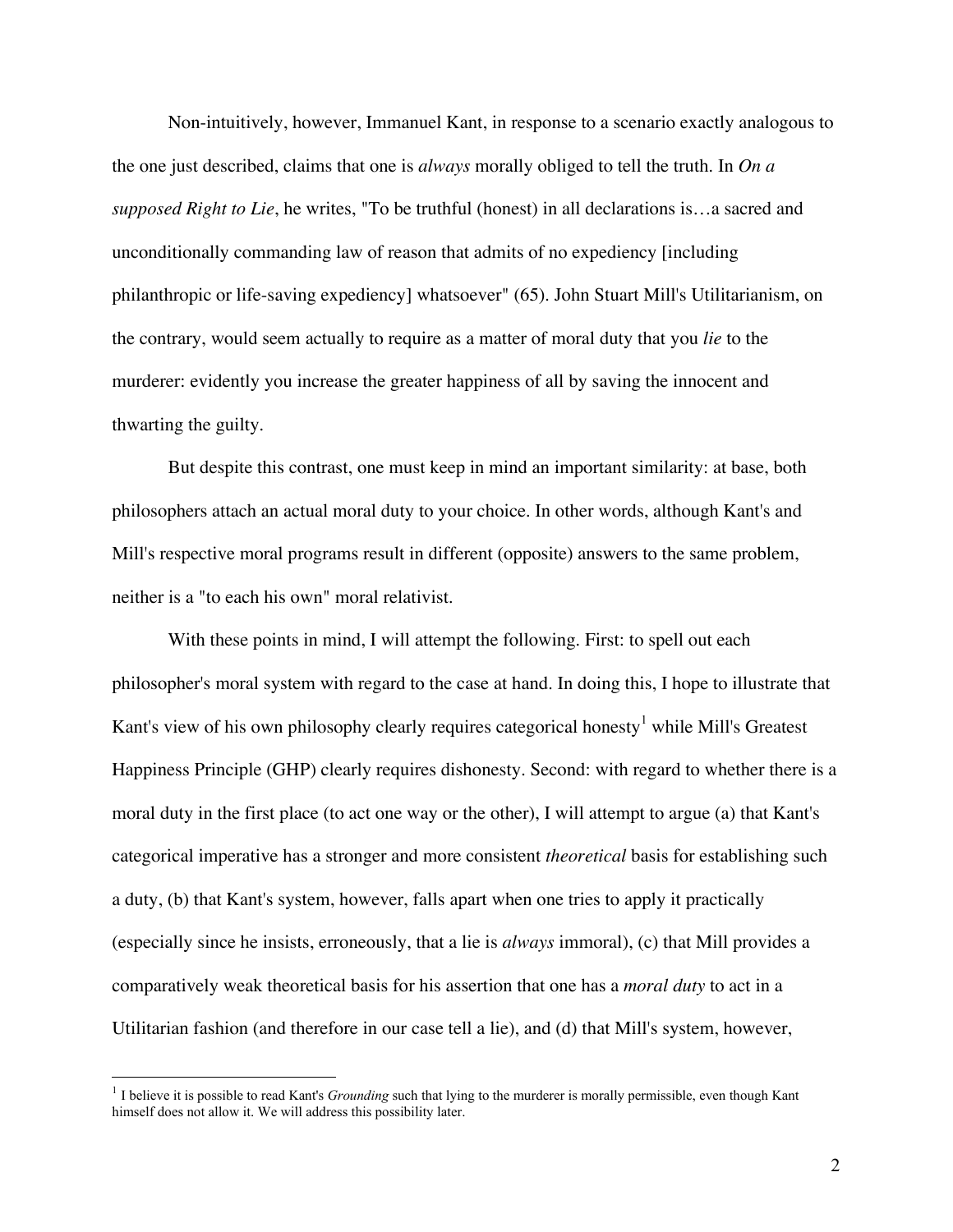actually does provide the "right answer" to the problem, and is therefore more successful practically. To clarify this last point: I will argue, ultimately, that it is moral to lie to the murderer. I will also try to show that it is in fact *immoral* to speak truthfully to the murderer (thereby permitting him to kill my friend), and that Kant therefore fails despite his promising theoretical foundation. However, I do not take Mill as my authority for the moral permissibility of lying, but rather David Hume, as we shall see.

But let us start with Kant. He first of all rejects the (Utilitarian) idea that **happiness** one's own or anyone else's—is the moral end of action, writing in *Grounding for the Metaphysics of Morals* that "If…happiness were the real end of nature in the case of a being having reason and will, then nature would have hit upon a very poor arrangement in having the reason of the creature carry out this purpose" (8). Indeed, an animal, say, a cow—one whose actions are determined much more by instinct than by reason—could be said to be much "happier" (or at least less unhappy—less able to *be* unhappy) than us human beings—we who are tortured by existential awareness, a "free will," and an ability to reason. If happiness were the end, Kant seems to say, we would have been created such that reason played a very small role for us. Like a cow, *instinct* would fulfill our needs and keep us at peace. However obviously we are not cows. So what is the role of reason for us?

Kant, unlike Hume, believes that reason can (and is in fact designed to) influence the will. But reason is "not competent enough to guide the will safely as regards its objects... [since, as has just been shown] to this end would an implanted natural instinct have led much more certainly" (*Grounding* 9). Therefore, according to Kant, the role (that is to say *the very purpose*)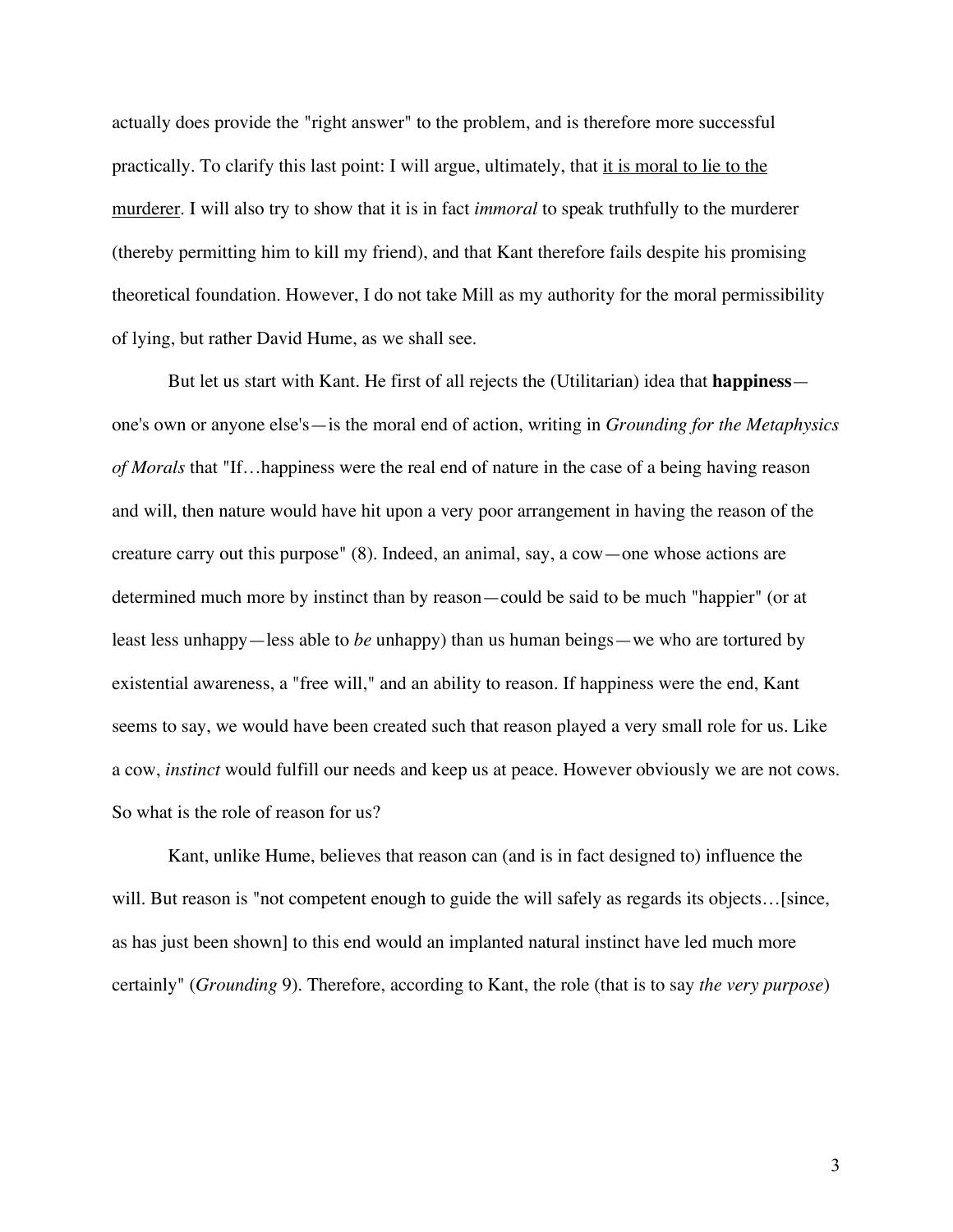of reason (and therefore our purpose as rational creatures) 2 is "**to produce a will which is not merely good as a means to some further end, but is good in itself" (***Grounding* **9, em** $^3$ **). If we** accept this as reason's role—to "produce a will" which is "estimable in itself and good without regard to any further end" (*Grounding* 9)—we must still ask *how*? How does "reason" produce a "good will"? It is uncertain whether Kant effectively answers this question. Immediately after defining the role of reason, Kant shifts gears rather awkwardly and takes up a discussion of **duty**, which, *like* a good will, "holds first place in estimating the total [moral] worth of our actions" (*Grounding* 9). The connection ultimately seems to be that as rational creatures we can use our *reason* to derive *duty*. And when our actions are done *out of* duty (as determined by reason), they promote the development of a good will per se. To clarify: "An action done **from** [as opposed to merely in accordance with] duty must altogether exclude the influence of inclination and therewith every object of the will" (*Grounding* 13, em). In other words, when we act out of duty, we do so not to achieve some object of the will (happiness, for example) but rather to promote the goodness of the will itself. An action may happen to *conform* with duty, but if it is done out of an inclination external to the will itself (an inclination towards happiness, to repeat our example) it cannot have been done out of a pure concern for the goodness of the will in itself. Therefore the action is a misuse of reason and an abuse of our nature as rational creatures.<sup>4</sup>

 $2$  A potential problem with Kant: he seems to suggest that, because we are rational creatures, we have a *responsibility* to act in accordance with reason—that is to say, in accordance with *Kant's* notion of reason in particular. Rather, I believe it is more "reasonable" to conclude that (1) as rational creatures we certainly have an *ability* to act in accordance with reason, but that unless it can be proved that we have a moral duty to do so in all cases, other factors (such as emotional inclination) might (legitimately) influence our behavior, and (2) that there may be different types of "reasoning"— i.e. Kant's particular brand of reasoning does not have exclusive rights to the title.<br><sup>3</sup> The letters "em" indicates "emphasis mine" throughout.<br><sup>4</sup> Here is an example. A man is drowning; I decide to rescue him because I hope he'll pay me some money in

gratitude. Now, as it turns out, it is actually *my duty* to save this man from drowning (this can be proven a priori/rationally according to Kant, as we shall see); however, since I did not save him *from* duty my action does not have moral worth, even though it happens to *accord with* duty.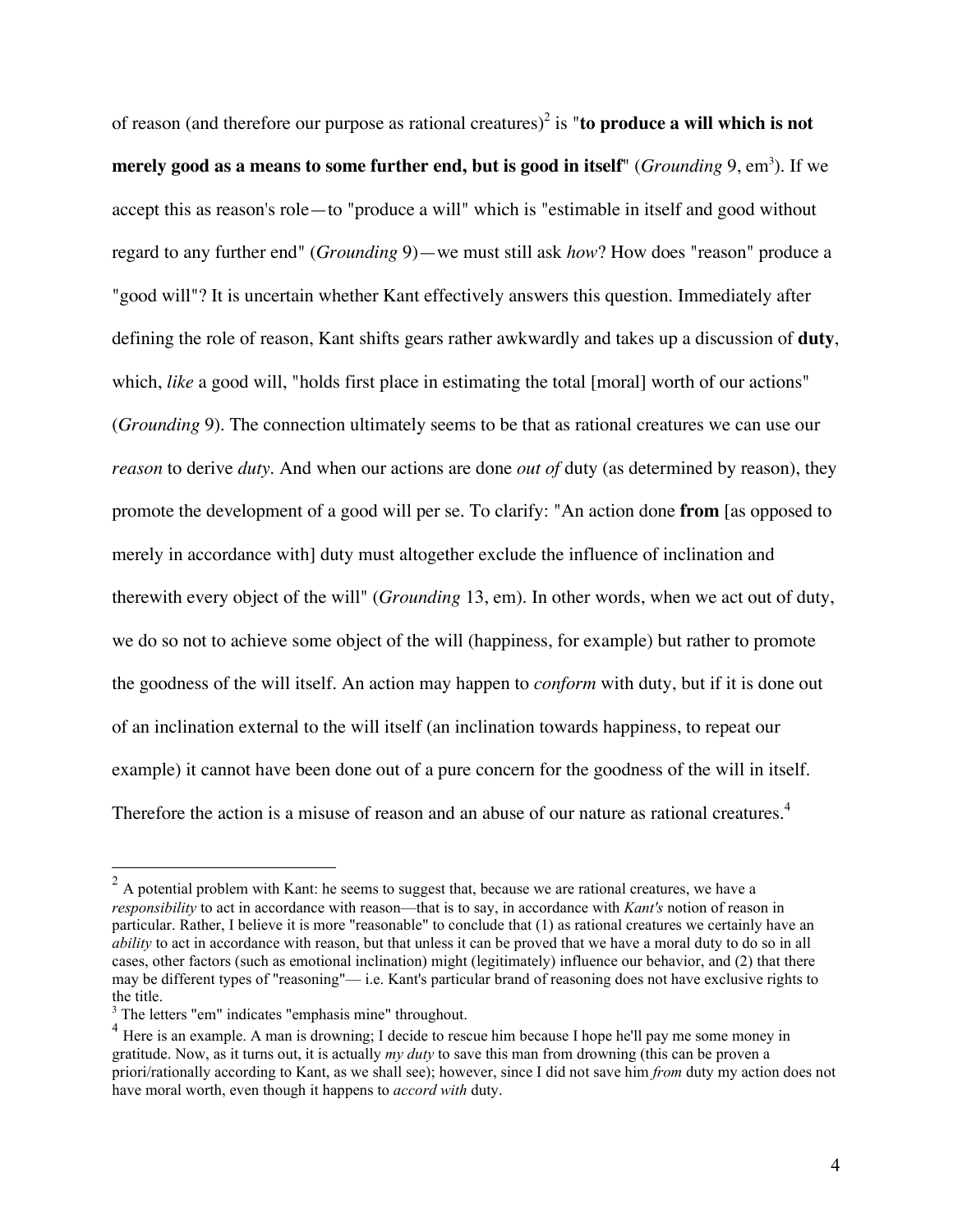All of this is to set the stage for Kant's moral program. As far as I can discern, he has tried to establish or assert the following points:

- 1. We are autonomous (free-willed) creatures with an ability to reason.
- 2. Reason is a "practical faculty," designed to influence the will .
- 3. If reason were designed to guide the will towards some ultimate end outside of itself, such as happiness, Nature made a big mistake: instinct would have been better suited to the job.
- 4. Therefore reason must have been designed to promote *the goodness of the will itself.*
- 5. Reason is able to determine duty, and acting in accordance with duty promotes the goodness of the will itself. Therefore by determining duty a priori (and not *for* some external goal) reason fulfills its very purpose, i.e. producing a good will.
- 6. An action is moral if it is done from duty and purely from duty. Aristotle wrote that an action is only truly virtuous if it is done *by a virtuous man*—therefore a "virtuous" action done for the wrong reason (i.e. saving a man from drowning so that he'll pay me for my efforts) is not truly virtuous. Kant seems to be borrowing this idea.

**So Kant is not a consequentialist**. An action is only moral if it is done for the sake of duty; duty cannot be determined by an "a posteriori incentive" (*Grounding* 13) lest it contradict the very purpose of a rational creature's reason (the production of a good will *per se*); duty therefore must be determined a priori.

"But what sort of law" he asks, "can that be the thought of which must determine the will without reference to any expected effect, so that the will can be called absolutely good without qualification" (*Grounding* 14)? He answers,

Since I have deprived the will of every impulse that might arise for it from obeying any particular law, there is nothing left to serve the will as principle except the **universal conformity of its actions to law as such, i.e., I should never act except in such a way that I can also will that my maxim should become a universal law [the categorical imperative**]….The ordinary reason of mankind in its practical judgments agrees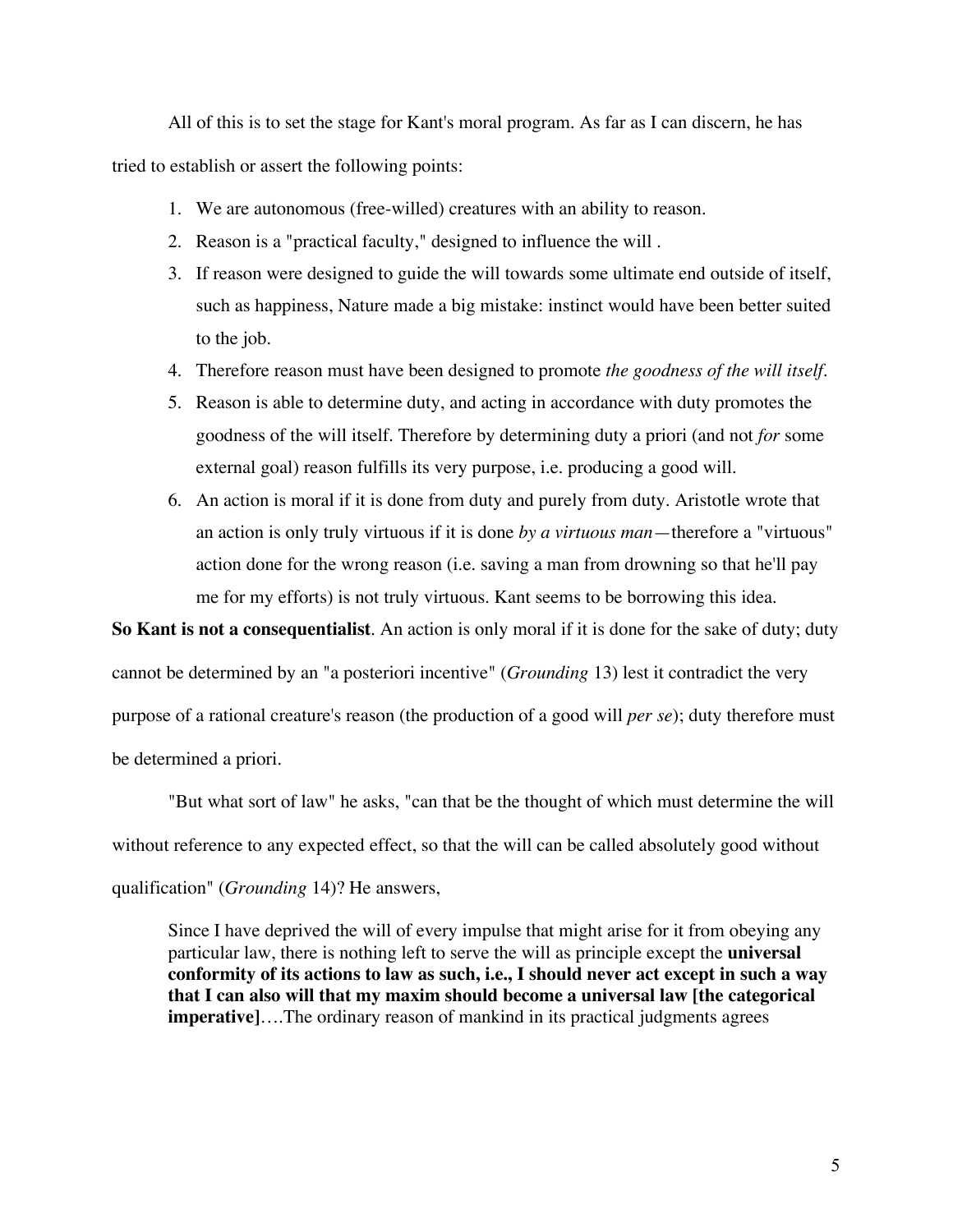completely with this, and always has in view the aforementioned principle. (*Grounding*   $14)^{5}$ 

I believe Kant makes an error in answering this way. So far he has established that rational creatures are not designed to will on account of external incentives but rather for the sake of the will's own goodness. This much is a strong premise. The question he poses is, what sort of principle will "determine the will without reference to any expected effect?" That is to say, **what principle will determine the will only with reference to/ for the sake of its own goodness**? The problem arises when Kant rhetorically equates "particular laws" with "a posteriori incentives." He has only shown that *a posteriori incentives* do not promote the highest good of the will. But by calling these external incentives (such as the desire for happiness) "particular laws" he unfairly forces "universality of law" as the reverse and therefore proper solution. I am uncertain whether Kant is justified in saying that the *only way* for an action to be moral is if it could be willed to be universal. I believe he has merely shown that the only way for an action to be moral (assuming "to be moral" means "to act in accordance with the highest good of the will" as Kant suggests) is if it promotes the goodness of the will per se…however, what it *is* that promotes the goodness of the will per se might be any number of things.

But this objection aside, Kant's foundation is actually very strong. He links morality to our very nature as rational creatures, suggesting that *it follows from the fact that we are rational*

<sup>&</sup>lt;sup>5</sup> The last part of this statement is particularly problematic. Kant will ultimately argue that his categorical imperative shows conclusively that it is immoral to lie to the murderer (in our opening example). However, I believe the "ordinary reason of man" shows something quite different, and in fact would not agree with any principle which forbids a lie to save an innocent life. "Ordinary reasoning" goes something like this: I have an enormous ethical responsibility towards my innocent friend who is in danger; I harm no one by telling a lie in this instance, and I have a comparatively very limited responsibility to tell the truth to this criminal—by lying I save a life; therefore by telling a lie I fulfill the greater ethical responsibility.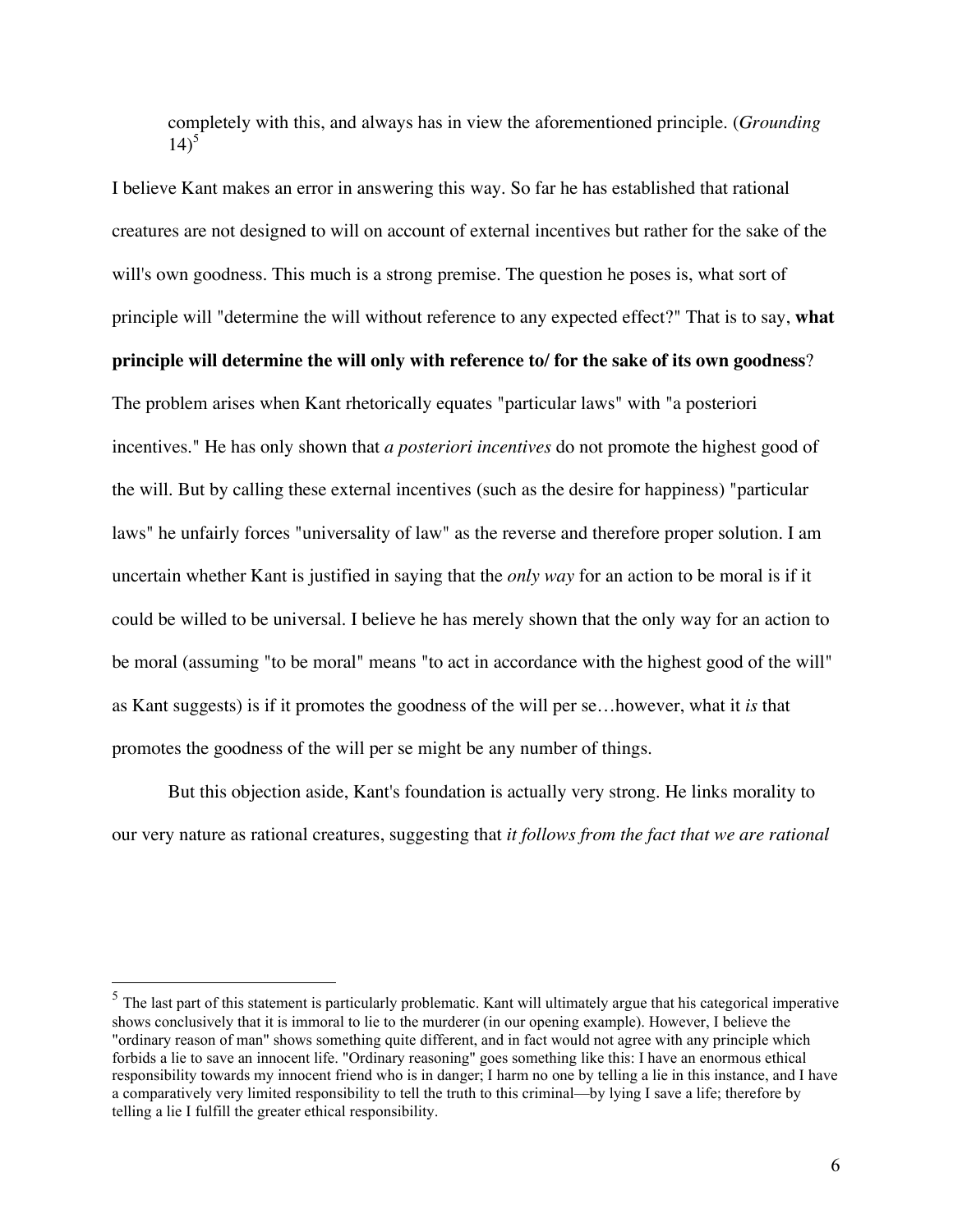that we should be moral.<sup>6</sup> He thereby raises a strong argument against the idea that one should only behave morally for some benefit, such as perceived future happiness/comfort.

Before turning to Mill, let us briefly examine the specifics of the categorical imperative as it relates to the example with which we started the essay. To put it simply, Kant argues that immorality consists in making oneself an exception to a universal rule. For example, making a promise without intending to keep it is immoral because *it is impossible to will such behavior to be a universal law*. If *everyone* made promises without intending to keep them, "making a promise" would quite literally cease to exist because no one would ever believe you—it would become impossible to make a promise in the first place. By the same token, *lying* for some expediency is immoral because if *everyone* lied for some expediency, the "very source of right" would be "vitiated" according to Kant (*Right* 65).

But there can also be an impossibility in willing. I could never will the maxim "I don't need to save someone's life when I don't feel like it" because if this were universalized, I myself would be in danger of not being saved during some crisis.

Things get complicated, however, when one starts to refine his maxims. What if I were to put it this way: "I am allowed to lie in order to save my best friend's life from an evil criminal." Seemingly, there is no problem here… if everyone lied for *this particular expediency—i.e. the saving of an innocent life*—presumably the world would be better for it and fewer best friends

 $6$  Morality defined as acting from duty; duty defined as the principle which determines the will to be good in and of itself; this "principle" defined as the "categorical imperative," i.e. **I should never act except in such a way that I can also will that my maxim should become a universal law.** There is still some question in my mind, however, about whether this "should" is truly categorical, or whether it is only hypothetical. If I *want* to promote the highest good of the will, then perhaps I should act according to the law of universality—i.e. I do not necessarily have a *duty* to promote the highest good as defined by Kant; I have a choice. However, Kant may be saying: *if you are a rational creature, morality (duty) is following the categorical imperative*, in which case there *is* a duty, only it becomes a question of whether I decide to follow it or not. Kant seems to be trying to show that we can derive a priori what principle morality must follow—he is *not* saying, of course, that everyone will choose to be moral, knowing this principle.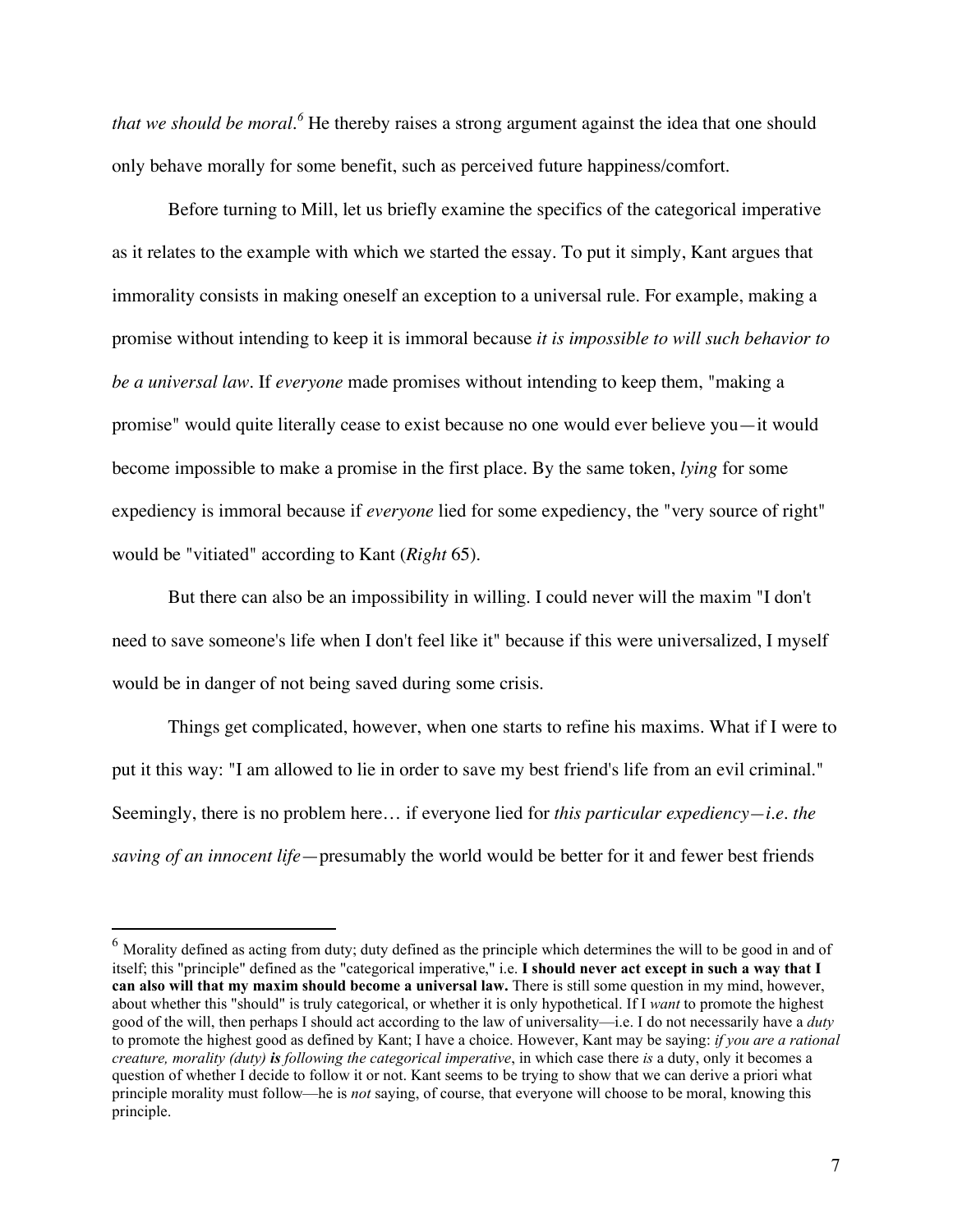would die. There is no contradiction in willing since, if universalized, I myself might indeed benefit from a best friend's lying to save *my* life.

However, there may be a contradiction in possibility, since, if *everyone* lied to save a life, no one would believe you when *you* lied to save a life, and therefore it would be impossible to lie to the murderer in the first place.

Kant latches onto this contradiction in possibility (content), and refuses to let go—and here he fails as a moralist. He writes,

Truthfulness in statements that cannot be avoided is the formal duty of man to everyone, however great the disadvantage that may arise therefrom for him or for any other. And even though by telling an untruth I do no wrong to him who unjustly compels me to make a statement, yet by this falsification….I do wrong to duty in general in a most essential point. That is, as far as in me lies I bring it about that statements…in general find no credence, and hence also that all rights based on contracts become void and lose their force, and this is a wrong done to mankind in general. (*Right* 64)

Kant has said something false here. It is not actually true that when I lie to the murderer "statements in general find no credence"—nor is it true that "all rights based on contracts become void and lose their force." Kant is mixing reality with unreality, illegitimately—he tries to string his principle through both worlds at the same time. In the hypothetical world of universalizability of maxims, it is true that I cannot tell a lie without undermining the very possibility of lying in the first place. And if all of his previous reasoning is true, this may serve is an indication that lying is indeed immoral.<sup>7</sup> That is a complete system unto itself. However, *in reality*, if I tell a lie to the murderer in order to save my friend—*nothing happens to actual statements in general, and nothing to actual rights based on contracts*. In reality, if I tell a lie, I damage truthfulness in

 $<sup>7</sup>$  Because of the absurdity of the outcome, it might be reasonable to conclude that Kant has made one or more</sup> mistakes in his previous reasoning. The fact that his system breaks down in reality—a system which he claims "completely" agrees with "the ordinary reasoning" of men whereas in truth it does not—may be an indication that the initial steps are dubious. He writes, "A principle acknowledged as true must never be forsaken, however apparently danger is involved in it" (Right 67). Another way of looking at this same axiom is to say, "If there is a great danger involved in something acknowledged as true, perhaps the question of its truth and how it was **established initially should be reevaluated."** I think that is what must be done with Kant.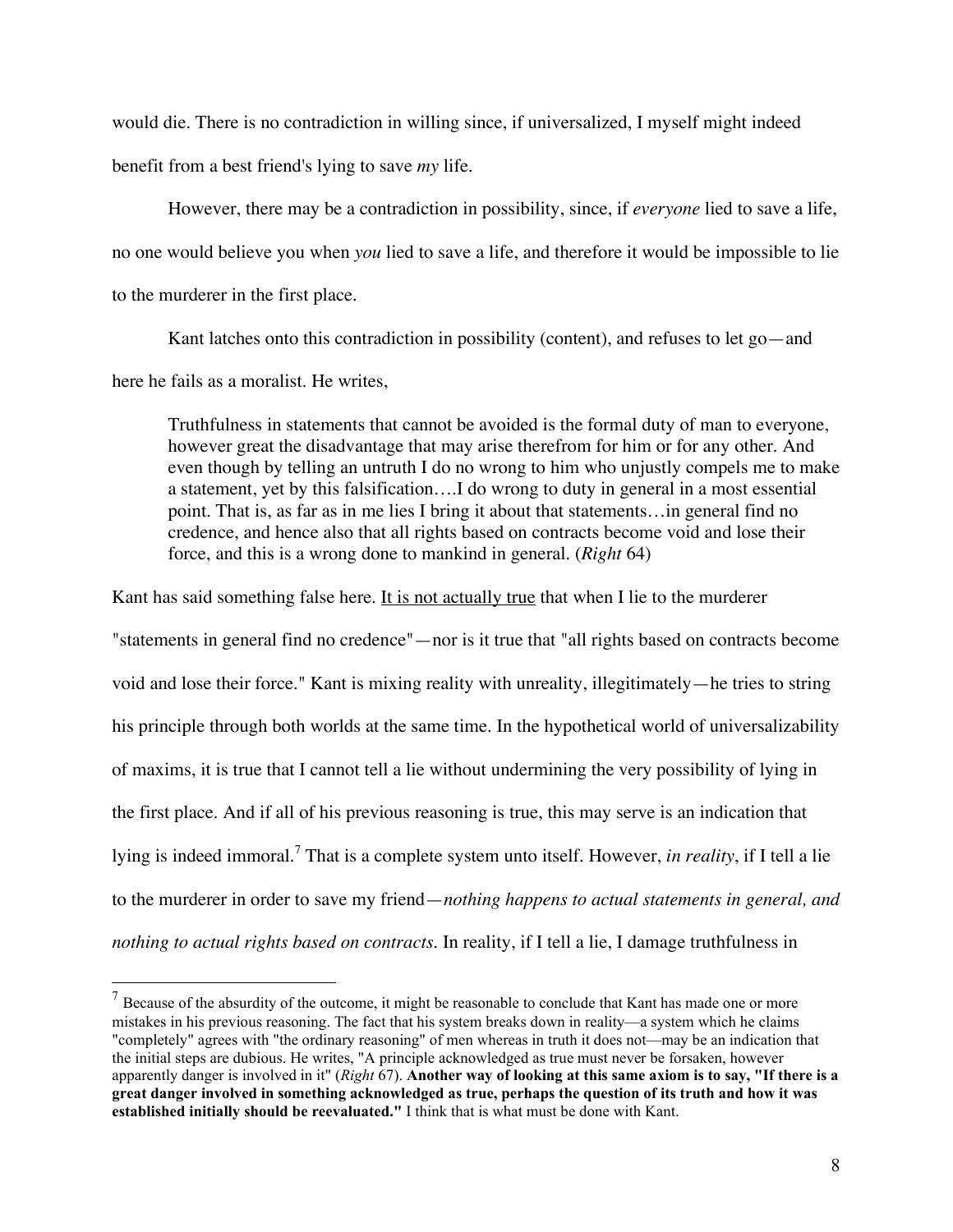general only very little: I myself become less trustworthy by a miniscule degree and that is all. Or perhaps someone may hear of my example and decide to lie when his/her own best friend is being hunted down—in which case I will have damaged that person's trustworthiness a little as well. But it is patently false to imply that telling a lie causes *actual* contracts to become void that would indeed be devastating! An important feature of reality is that real people are still able legitimately to trust other real people even though at times lies are told. It is not an all-or-nothing game of truth: in short, Kant's fears would only be justified if when a person lied (in reality), she *actually* caused the universal adoption of her behavior (in reality). This is impossible; his fears are unjustified.

Kant commits additional errors when he writes,

Wrongdoing would occur if I made the duty of truthfulness, which is wholly unconditional and which constitutes the supreme juridical condition in assertions, into a conditional duty subordinate to other considerations. And although by telling a certain lie I in fact do not wrong anyone, I nevertheless violate the principle of right in regard to all unavoidably necessary statements. **This is much worse that committing an injustice against some individual person**… (*Right* 67, em)

By what standard does Kant claim it is "much worse" to tell a certain lie, wronging the "principle of right," than it is to allow a murderer to kill my friend, thereby "committing an injustice against some individual person"? If we trust his philosophical arithmetic, he is only justified in saying,

- 1. Morality consists in following the categorical imperative;
- 2. Lying always fails the universalizability test due to a conflict in possibility (content);
- 3. Lying under any circumstance is immoral.

But wherefore the value judgment that telling a certain lie is "much worse" than allowing one's friend to be killed? Even if it were so that lying was *always* technically immoral, as points 1-3 (above) potentially attest, one could argue that it is better by far to be technically immoral than to let one's friend be murdered. (Of course, if Kant's standard for betterness/worseness **is** morality/immorality, then at least he is consistent.) However, the apparent "real-life" absurdity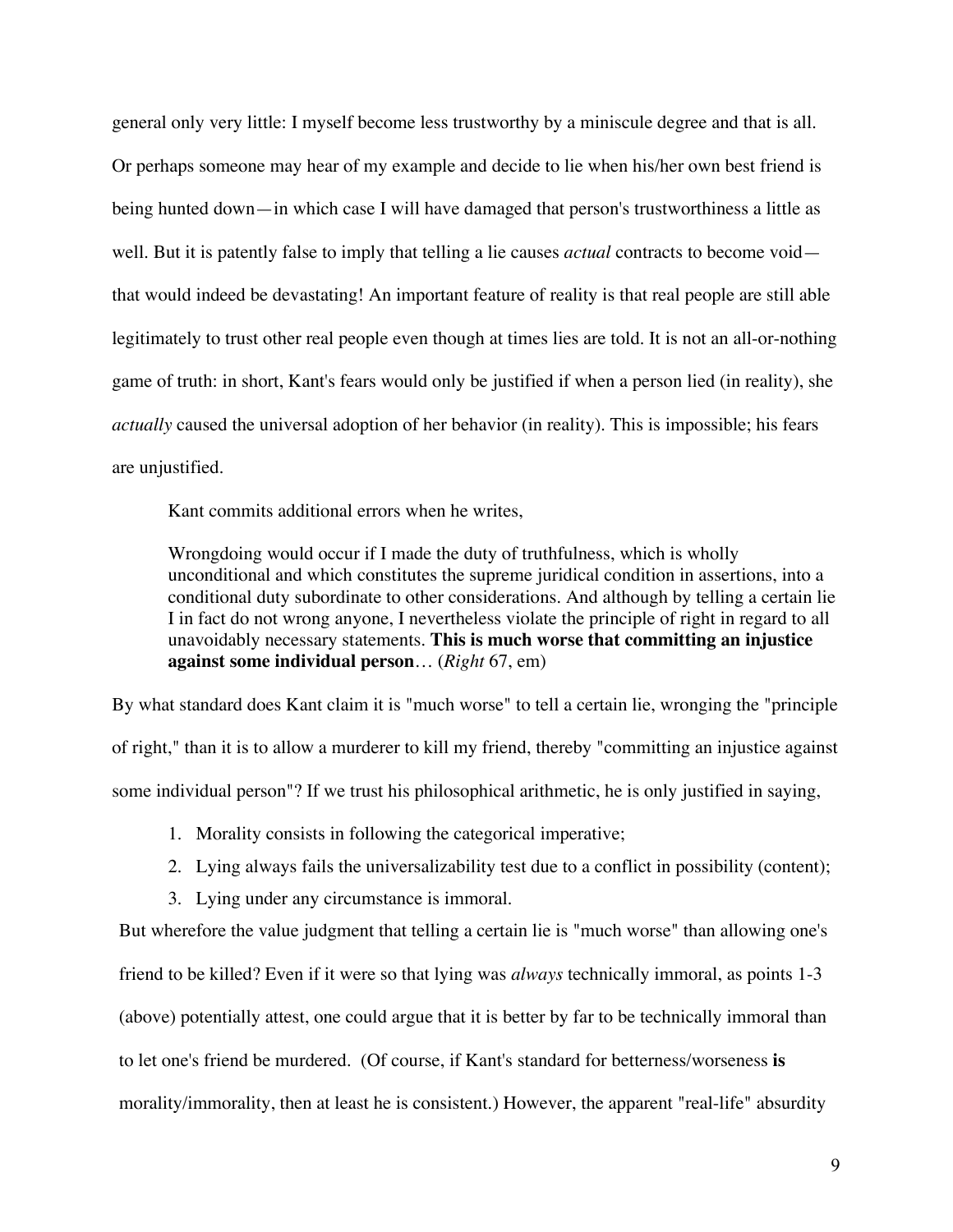of this consequence of his system leads one to believe that there might be a better way to determine morality than Kant's. And finally, Kant may be inexplicably in conflict with himself. Recall that his categorical imperative demonstrates that it is immoral not to save someone's life if one is able—since universalizing such a maxim puts one's own life in danger (and is therefore conflicted in willing.) However, in the murderer/friend example, the *only way* you can save her life is to tell a lie. So two categorical imperatives come into direct conflict—how does one give priority to one over the other? Why does Kant seem to hold truth-telling in such high esteem that he subjugates life-saving under it? This last question I cannot begin to answer.

Now let us turn to John Stuart Mill and Utilitarianism. We will cover him much more briefly. He writes in *Utilitarianism*, "all action is for the sake of some end, and rules of action, it seems natural to suppose, must take their whole character and color from the end to which they are subservient" (2)—this is diametrically the opposite of Kant's view, which we have just considered. For Mill, the end of action is Happiness, which he defines as pleasure, which he claims is inherently good. When Mill, like Kant, asks, "what principle makes an action moral?" his answer is consequentialist: "an action is moral if that action causes pleasure; it is immoral if it causes pain." Specifically, Utilitarianism requires one to act in such a way that he increases the overall pleasure for the most number of people.

All these things Mill seems to take as essentially self-evident—for how can there be any question that pleasure is good and pain is bad? If pleasure is good, then more pleasure is better, and people ought to act in such a way that they maximize the pleasure for all. With regard to our example (the murderer/friend), it seems obvious to me that more people would be happy if an innocent woman were saved on account of an isolated lie than if she were killed by an evil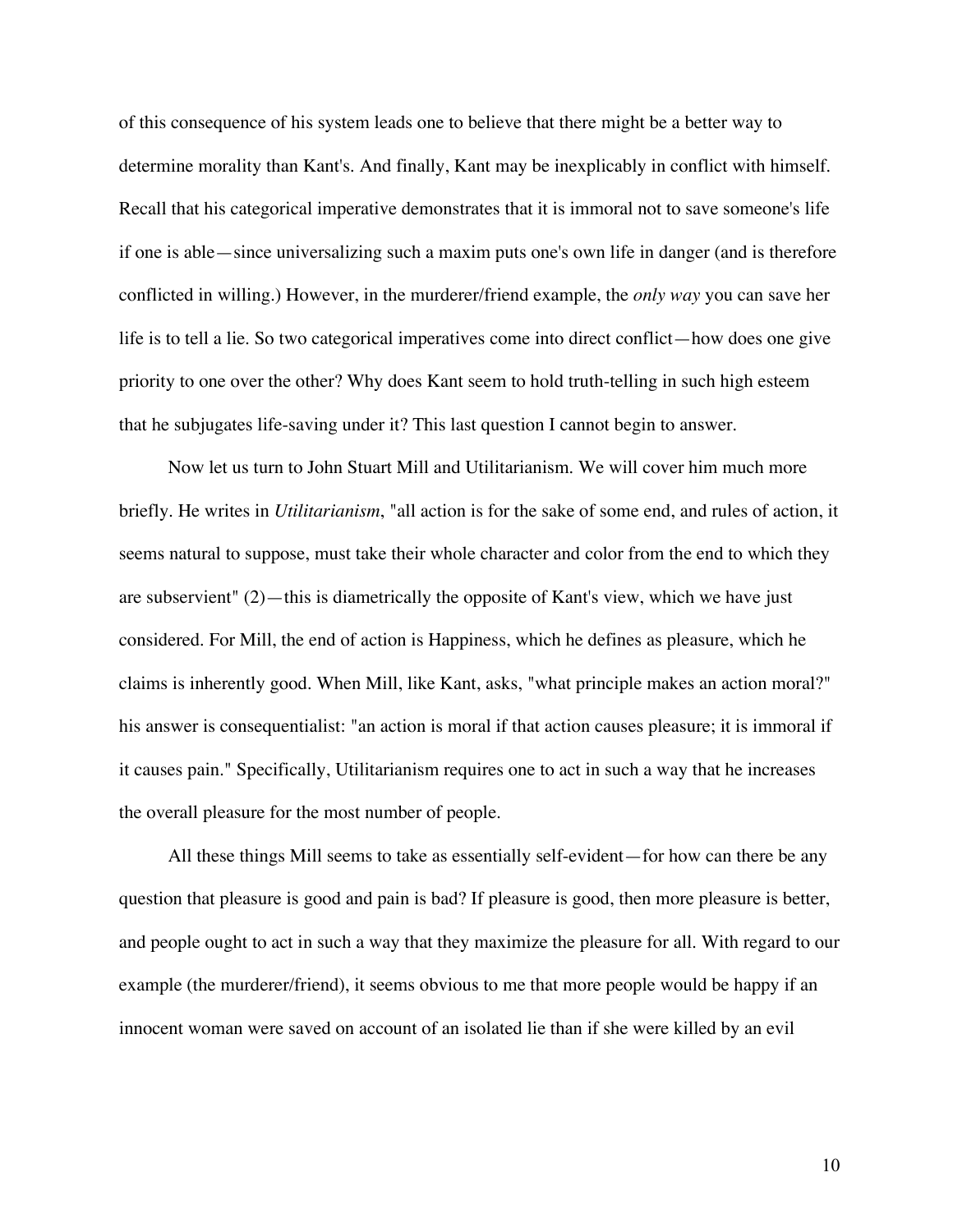murderer on account of a Kantian commitment to the truth. I will quote Mill at length now,

since he deals almost majestically with this exact subject,

It would often be expedient, for the purpose of getting over some momentary embarrassment, or attaining some object immediately useful to ourselves or others, to tell a lie. But inasmuch as the cultivation in ourselves of a sensitive feeling on the subject of veracity is one of the most useful, and the enfeeblement of that feeling one of the must hurtful, things to which our conduct can be instrumental; and inasmuch as any, even unintentional deviation from truth does that much toward weakening the trustworthiness of human assertion, which is not only the principle support of present social well-being, but the insufficiency of which does more than any one thing that can be named to keep back civilization, virtue, everything on which human happiness on the largest scale depends—we feel that the violation for a present advantage of a rule of such transcendent expediency is not expedient, and that he who, for the sake of convenience to himself or to some other individual does what depends on him to deprive mankind of the good, and inflict upon them the evil, involved in the greater or less reliance which they can place in each other's words, acts the part of one of their worst enemies. Yet that even this rule, sacred as it is, admits of possible exceptions is acknowledged by all moralists; the chief of which is when the withholding of some fact (as of information from a malefactor)…would save an individual (especially an individual other than oneself) from great and unmerited evil and when the withholding can only be effected by denial. (*Utilitarianism* 23).

Mill gets it right. But I also feel that Utilitarianism is somewhat pointless. Mill's philosophy is so successful in the practical realm because its theoretical underpinnings are practically nonexistent: I claim that Mill has in effect taken information about the way human beings *already happen to act* and then told us, *you have a moral duty to act that way*. Before I conclude, I will try to show that Mill's attempts to show that we have a *duty* to act in a Utilitarian fashion are feeble at best and frivolous at worst.

So why *should* I increase my own happiness, let alone everyone else's? Mill's argument seems to me to go something like this:

- 1. You *should* work towards ends which are "desirable" because "desirability" includes in its very definition a "should"—this is self evident
- 2. How do I know if something is desirable and that therefore I *should* want it?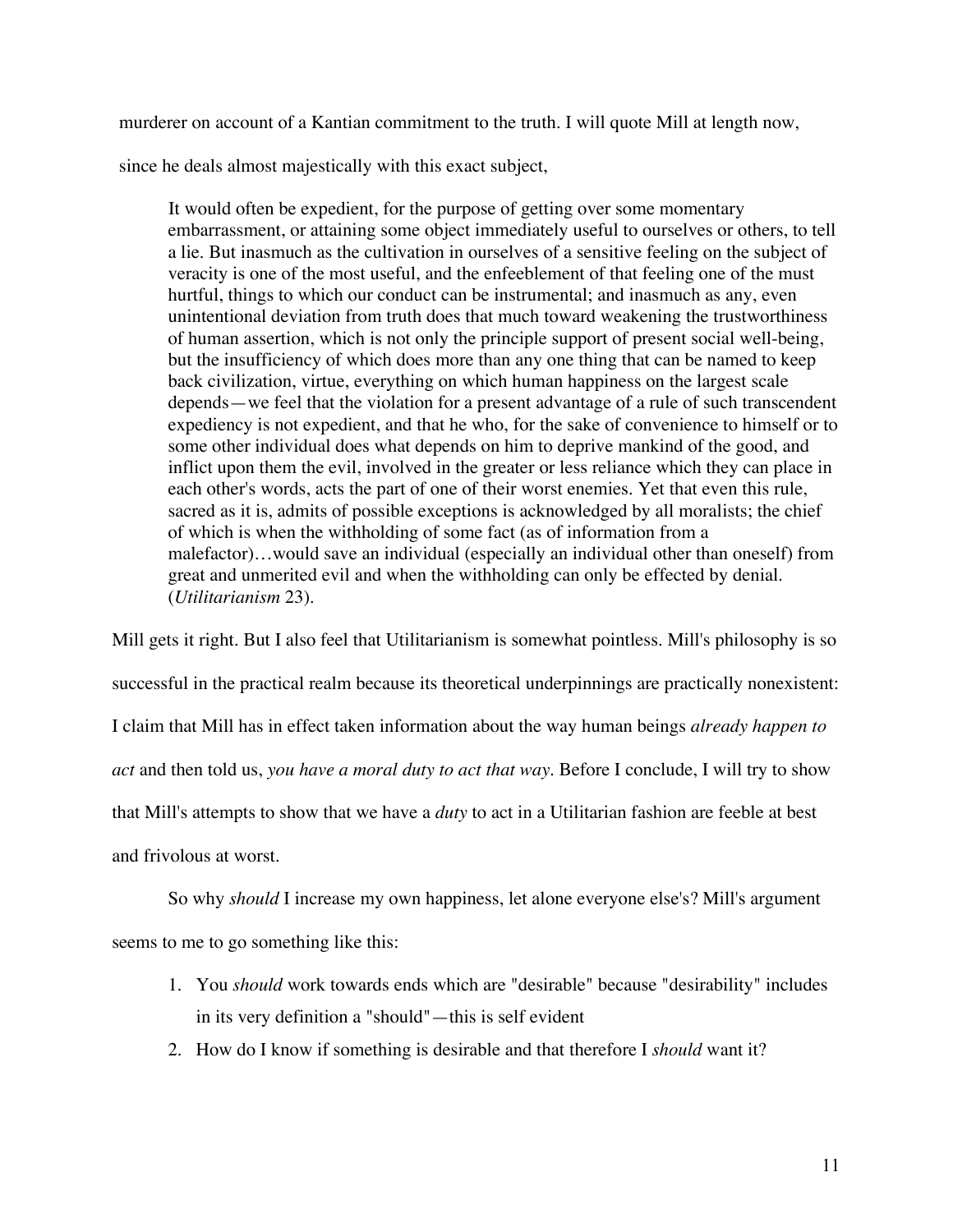- a. "The only proof that a given object is visible is that people actually see it" (35)
- b. "The only proof that a sound is audible is that people hear it" (35)
- c. Therefore "the sole evidence it is possible to produce that anything is desirable is that people do actually desire it" (35)
- 3. People do actually desire happiness; all other things are evidently desirable only as a means to that end; therefore happiness is in itself desirable and is the greatest end
- 4. "Each person's happiness is a good to that person, and the general happiness, therefore, a good to the aggregate of all persons" (35). Therefore you "should" work towards general happiness
- 5. But what *is* happiness? "By happiness is intended pleasure and the absence of pain; by unhappiness, pain and the privation of pleasure…pleasure and freedom from pain are the only things desirable as ends" (7)
	- a. "What proof is it possible to give that pleasure is good?" (4)
	- b. It is self-evidently so

My objections are as follows:

1. You *should* work towards ends which are "desirable" because "desirability" includes in its very definition a "should"—this is self evident

**Desirable means both "able to be desired"** *and* **"should be desired." Just because something is able to be desired does not mean that it "should" be desired. This point becomes relevant in a moment.**

- 2. How do I know if something is desirable and that therefore I *should* want it?
	- a. "The only proof that a given object is visible is that people actually see it" (35)

**i.e. "visible" means "able to be seen"**

b. "The only proof that a sound is audible is that people hear it" (35)

**i.e. "audible" means "able to be heard"**

c. Therefore "the sole evidence it is possible to produce that anything is desirable is that people do actually desire it" (35)

**i.e. "desirable" means "able to be desired" –except that Mill trades on its double meaning to establish a "should" here; he suggests that you** *should*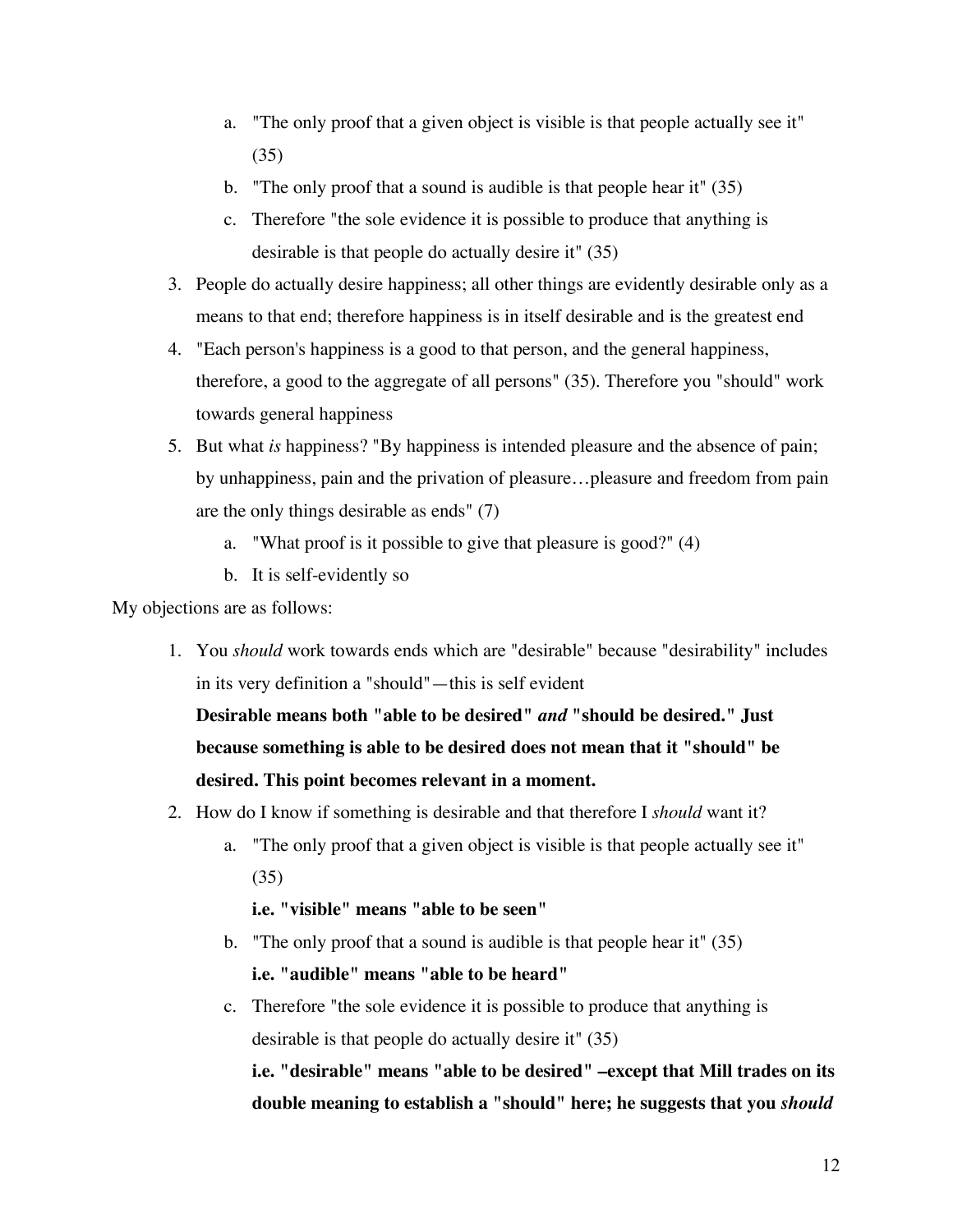**desire happiness, because it** *is* **desired. This is making an "is" out of an ought."<sup>8</sup> He might have said, "People seem to desire happiness"—but this much we already knew. To suggest that we have a "duty" to increase happiness is unfounded.**

3. People do actually desire happiness; all other things are evidently desirable only as a means to that end; therefore happiness is in itself desirable and is the greatest end

> **Aristotle made an identical "argument." As an empirical observation, it does seem that in perhaps most cases, people desire to be happy. People also seem to try to organize their lives and act in such a way that they will be happy. However, there may certainly be specific instances where happiness is subjugated to other desires. My desire to live outweighs my desire to be happy when I unhappily choose to eat bugs rather than starve to death in a desert. In that instance, did I choose to live so that I could be happy…?**

4. "Each person's happiness is a good to that person, and the general happiness, therefore, a good to the aggregate of all persons" (35). Therefore you "should" work towards general happiness

> **It may be true that I should increase my own happiness: happiness is good/desirable, therefore I "should" try to increase my happiness. But the notion that I "should" try to increase everyone else's happiness, even to the detriment of my own, is relatively unsupported by Mill.**

- 5. But what *is* happiness? "By happiness is intended pleasure and the absence of pain; by unhappiness, pain and the privation of pleasure…pleasure and freedom from pain are the only things desirable as ends" (7)
	- a. "What proof is it possible to give that pleasure is good?" (4)
	- b. It is self-evidently so

With regard to this last point: I believe it is erroneous to say that pleasure is good and pain is bad. This is the crux of Mill's failure, because he rests so heavily on this assumption, saying, in

 <sup>8</sup> David Hume, in his *Treatise of Human Nature,* warned against attempts to derive an "ought" from an "is." That is to say, it is one thing to observe the way things *are*—the way people really feel (or tend to feel) about moral situations—and quite another to talk about the way things *ought* to be—to prescribe some duty independent of mere moral sentiment.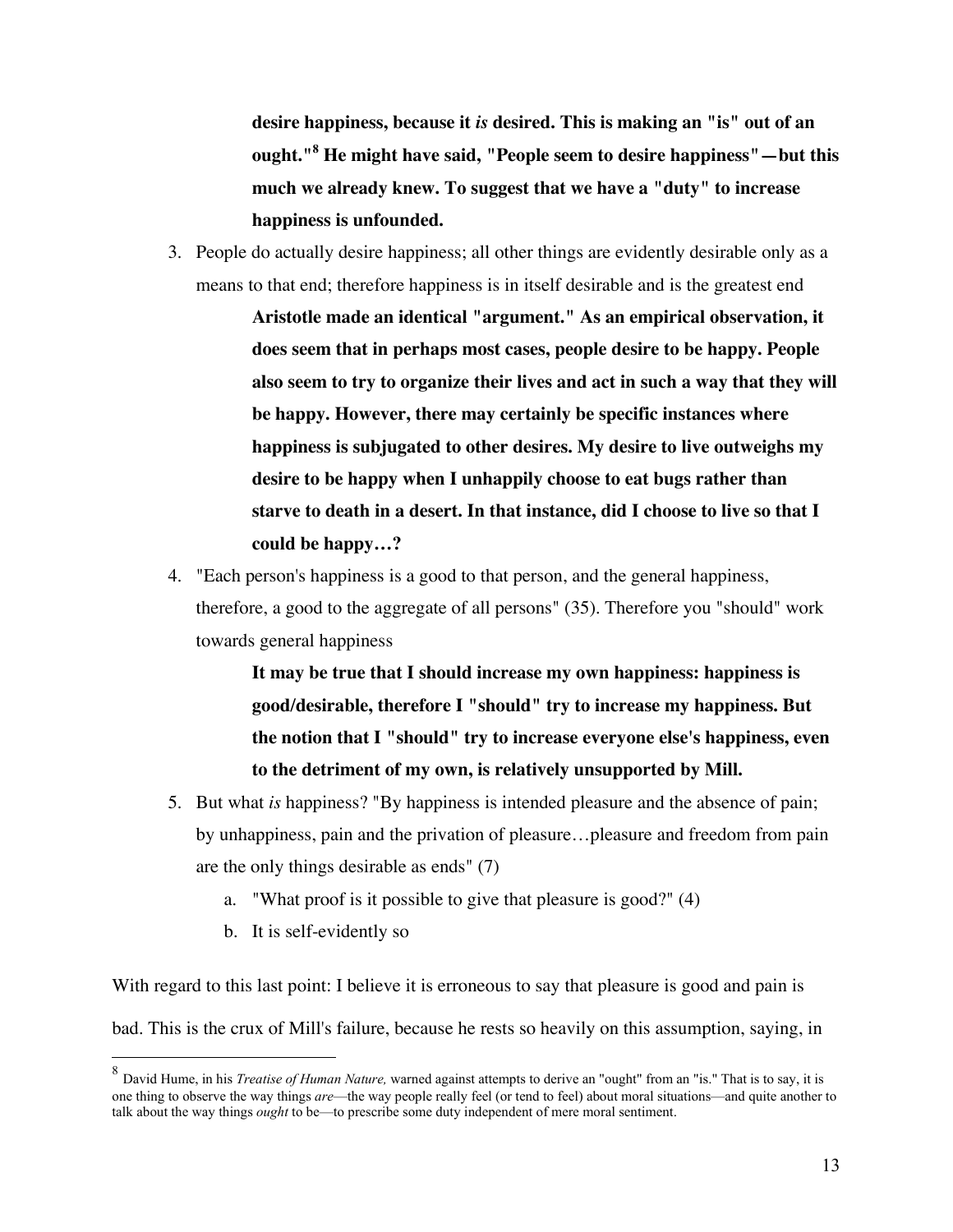essence, "Well, isn't it obvious?"—and builds his whole theory therefrom. No: it is not obvious. I would say merely that pain hurts and pleasure pleases. I would say that people, in reality, tend to avoid pain. That is all. So a "moral philosophy" which claims I have a "moral duty" to avoid pain and to help others avoid pain is in essence saying to me, "you have a duty to do what you tend to do naturally." Also, this simplistic view of morality runs into problems with itself. I know from experience that if I hurt someone deeply (emotionally) it may actually strengthen their character and lead to greater overall happiness in the future. Do I therefore have a utilitarian moral duty to go around hurting people emotionally? How atomistic does one have to get with regard to "pain" in order to decide whether it really is bad? When I put my hand on a hot stove, presumably the pain that I experience is *good* because it causes me to remove my hand from the stove and thereby avoid getting a nasty burn…Mill's "isn't it obvious?" approach begins to fall apart…

So although Mill's system (as opposed to Kant's) in effect provides the "right answer" to the problem we are considering—by permitting a lie in this special circumstance—he is guilty of making a moral "ought" out of an empirical "is" and therefore does not properly answer to David Hume, who wrote that morality was something "more properly felt than judg'd of." Kant's moral theory has a much stronger theoretical base, but even so, it is unclear whether he proves that I have a *duty* to promote the highest good of the will per se. And in "the real world" his methods totally fall apart.

To conclude, I do not arbitrarily presuppose that it is moral to lie to the murderer, and then congratulate Mill because he agrees with me. Rather I hope precisely to have shown that, unless it can be proved that there is a definite moral duty—an "ought"—attached to our decision, we are unjustified in deriving the morality of that decision from anything other than our "moral

14